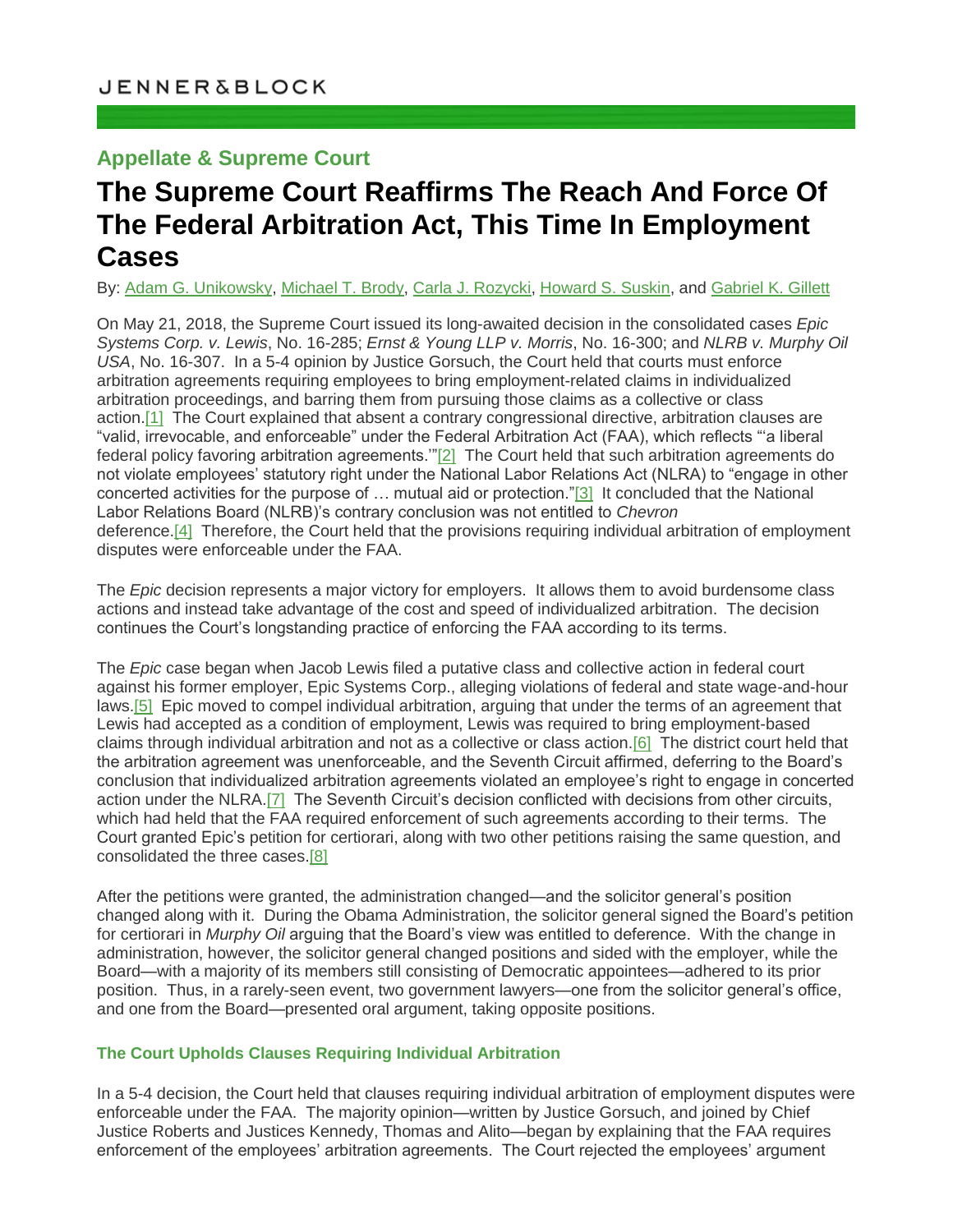based on the FAA's savings clause, "which allows courts to refuse to enforce arbitration agreements 'upon such grounds as exist at law or in equity for the revocation of any contract.'["\[9\]](https://sites-jenner.vuturevx.com/61/1249/may-2018/the-supreme-court-reaffirms-the-reach-and-force-of-the-federal-arbitration-act--this-time-in-employment-cases(3).asp#footnote1) The Court explained that the FAA's savings clause preserves "'generally applicable contract defenses, such as fraud, duress, or unconscionability,'" but does not preserve defenses that are specific to arbitration. Thus, the Court explained, the employees' arbitration-specific defense—that individualized arbitration conflicted with the NLRA—was not "saved" by the savings clause[.\[10\]](https://sites-jenner.vuturevx.com/61/1249/may-2018/the-supreme-court-reaffirms-the-reach-and-force-of-the-federal-arbitration-act--this-time-in-employment-cases(3).asp#footnote10)

Next, the majority addressed the interplay between the FAA's call for enforcing arbitration agreements according to their terms, and the NLRA's guarantee of an employee's right to "engage in other concerted activities for the purpose of collective bargaining or other mutual aid or protection.["\[11\]](https://sites-jenner.vuturevx.com/61/1249/may-2018/the-supreme-court-reaffirms-the-reach-and-force-of-the-federal-arbitration-act--this-time-in-employment-cases(3).asp#footnote10) The Court found the statutes could be harmonized because the rights conferred by the NLRA say nothing to limit the right to agree to individualized arbitration. That reading was consistent with the history and structure of the NLRA, the Court explained, because the NLRA was enacted decades before the creation of modern class actions and because the NLRA centered on "activities" related to workplace association, not courtroom procedure. The Court relied on a line of cases in which it had held that the FAA was not displaced by other federal statutes[.\[12\]](https://sites-jenner.vuturevx.com/61/1249/may-2018/the-supreme-court-reaffirms-the-reach-and-force-of-the-federal-arbitration-act--this-time-in-employment-cases(3).asp#footnote10)

The majority then described "a few of the most obvious reasons" for rejecting the employees' argument that *Chevron* deference required the Court to accept the NLRB's 2010 judgment prohibiting clauses requiring individualized arbitration[.\[13\]](https://sites-jenner.vuturevx.com/61/1249/may-2018/the-supreme-court-reaffirms-the-reach-and-force-of-the-federal-arbitration-act--this-time-in-employment-cases(3).asp#footnote10) For one, *Chevron* deference applies when an agency interprets its own organic statute, but the NLRB sought to interpret the reach of a different statute—the FAA. For another, *Chevron* deference leaves space for the Executive Branch to make policy, but the Executive Branch could not decide which policy it favored—the solicitor general and the NLRB took conflicting positions. And finally, *Chevron* deference applies where traditional canons of statutory construction cannot resolve the issue, but the majority found those canons were "more than up to the job" this time.

The Court closed by noting that "[t]he policy may be debatable but the law is clear: Congress has instructed that arbitration agreements like those before us must be enforced as written.["\[14\]](https://sites-jenner.vuturevx.com/61/1249/may-2018/the-supreme-court-reaffirms-the-reach-and-force-of-the-federal-arbitration-act--this-time-in-employment-cases(3).asp#footnote10)

#### *Epic***'s Implications**

*Epic* is the Court's latest in a string of decisions holding that the FAA requires enforcement of arbitration agreements according to their terms. As the Court observed, "in many cases over many years, this Court has heard and rejected efforts to conjure conflicts between the Arbitration Act and other federal statutes.["\[15\]](https://sites-jenner.vuturevx.com/61/1249/may-2018/the-supreme-court-reaffirms-the-reach-and-force-of-the-federal-arbitration-act--this-time-in-employment-cases(3).asp#footnote10) The Court has also repeatedly rejected statutes and court decisions that "target[ed] arbitration either by name or by more subtle methods, such as by 'interfer[ing] with fundamental attributes of arbitration.'["\[16\]](https://sites-jenner.vuturevx.com/61/1249/may-2018/the-supreme-court-reaffirms-the-reach-and-force-of-the-federal-arbitration-act--this-time-in-employment-cases(3).asp#footnote10) *Epic* continued that longstanding trend by holding that enforcement of individualized arbitration agreements does not conflict with the National Labor Relations Act.

*Epic* has important labor law implications. It appeared to close the door on any argument that the NLRA protects employees' right to access *any* particular procedures in litigation or arbitration. In *Eastex, Inc. v. NLRB*, 437 U.S. 556, 558 (1978), the Court had stated that the NLRA "protects employees from retaliation by their employers when they seek to improve working conditions through resort to administrative and judicial forums." But the Court gave *Eastex* a narrow read, characterizing its statement as dicta that did not "purport to discuss what *procedures* an employee might be entitled to in litigation or arbitration.["\[17\]](https://sites-jenner.vuturevx.com/61/1249/may-2018/the-supreme-court-reaffirms-the-reach-and-force-of-the-federal-arbitration-act--this-time-in-employment-cases(3).asp#footnote10)

*Epic* also has implications to arbitration law. The Court powerfully reaffirmed its prior holding in *AT&T Mobility LLC v. Concepcion*, 563 U.S. 333 (2011), that class actions are inconsistent with a "fundamental attribute" of arbitration: "individualized and informal" proceedings[.\[18\]](https://sites-jenner.vuturevx.com/61/1249/may-2018/the-supreme-court-reaffirms-the-reach-and-force-of-the-federal-arbitration-act--this-time-in-employment-cases(3).asp#footnote10) The Court explained that if individualized arbitration agreements were unenforceable, "the virtues Congress originally saw in arbitration, its speed and simplicity and inexpensiveness, would be shorn away and arbitration would wind up looking like the litigation it was meant to displace.["\[19\]](https://sites-jenner.vuturevx.com/61/1249/may-2018/the-supreme-court-reaffirms-the-reach-and-force-of-the-federal-arbitration-act--this-time-in-employment-cases(3).asp#footnote10) The Court held that "*Concepcion*'s essential insight remains: courts may not allow a contract defense to reshape traditional individualized arbitration by mandating classwide arbitration procedures without the parties' consent.["\[20\]](https://sites-jenner.vuturevx.com/61/1249/may-2018/the-supreme-court-reaffirms-the-reach-and-force-of-the-federal-arbitration-act--this-time-in-employment-cases(3).asp#footnote10) Disputes over class-action litigation under the FAA are hardy perennials at the Supreme Court—indeed, the Court has already granted certiorari in two cases for next Term in which federal appellate courts ruled in favor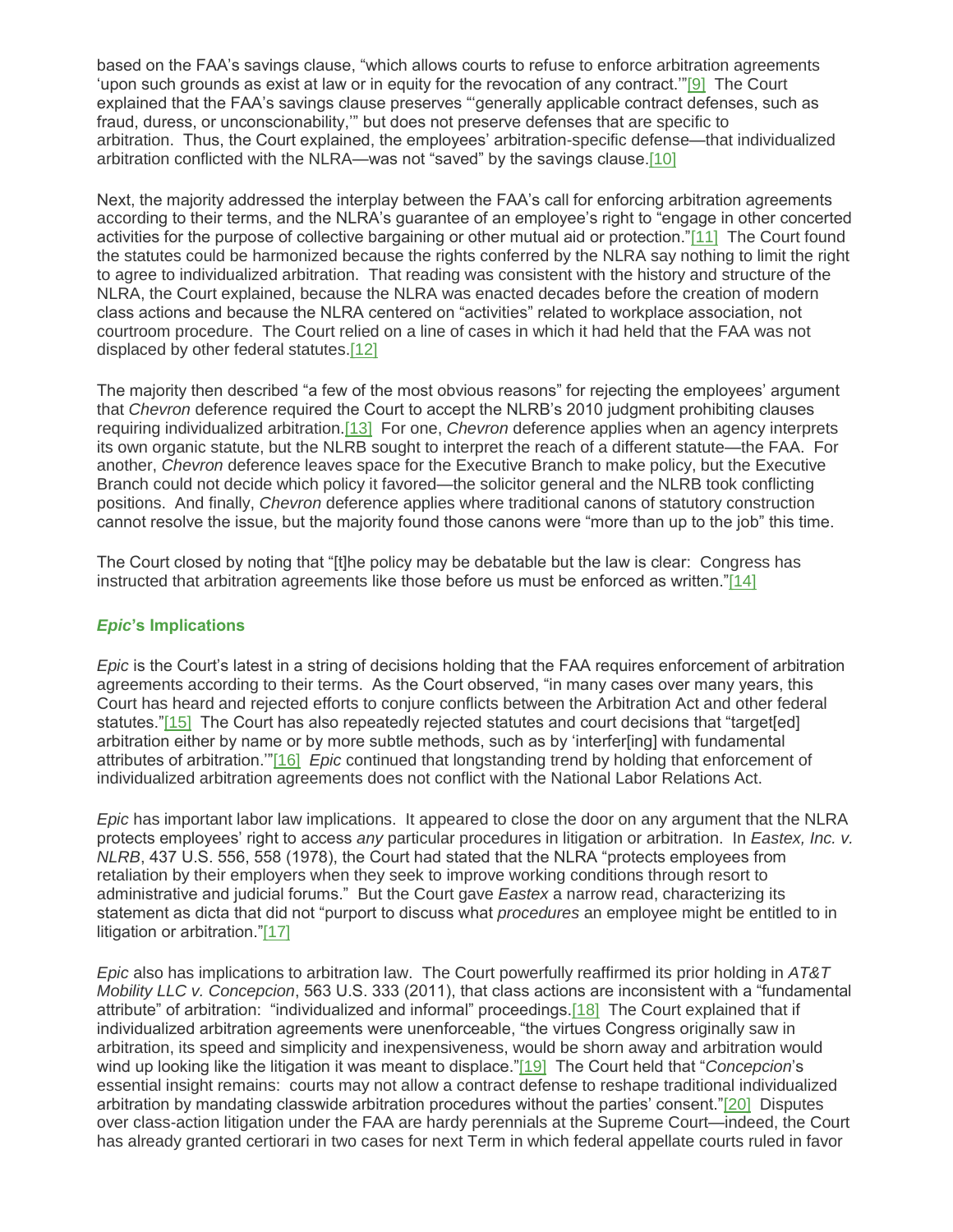of class-action plaintiffs seeking to bypass individualized arbitration agreements[.\[21\]](https://sites-jenner.vuturevx.com/61/1249/may-2018/the-supreme-court-reaffirms-the-reach-and-force-of-the-federal-arbitration-act--this-time-in-employment-cases(3).asp#footnote10) The Court's ruling makes clear that a majority of the Supreme Court will look upon such rulings with skepticism.

Finally, the Court's *Chevron* analysis broke new ground. As previously noted, the government did not speak with one voice: to the contrary, the solicitor general and the Board took conflicting positions. The Court held that the Board's position was therefore not entitled to *Chevron* deference, explaining that "whatever argument might be mustered for deferring to the Executive on grounds of political accountability, surely it becomes a garble when the Executive speaks from both sides of its mouth, articulating no single position on which it might be held accountable[.\[22\]](https://sites-jenner.vuturevx.com/61/1249/may-2018/the-supreme-court-reaffirms-the-reach-and-force-of-the-federal-arbitration-act--this-time-in-employment-cases(3).asp#footnote10) The Court's decision opens the door for the Justice Department to avoid *Chevron* deference by disagreeing with an agency's view on a legal question. This may facilitate more rapid regulatory change upon a change of administration.

#### **Our Arbitration Dispute Experience**

Jenner & Block has substantial experience in arbitration-related disputes. For example, Partner Adam Unikowsky represented the Retail Litigation Center as *amicus curiae* at the Supreme Court, at both the certiorari and merits stage in *Ernst & Young* and at the merits stage in *Epic* and *Murphy Oil*. He has also represented the Retail Litigation Center and The Chamber of Commerce of the United States in arbitration-related cases in the US Court of Appeals for the Ninth Circuit. In addition, Partner Howard Suskin has represented many clients in efforts to enforce and limit arbitration clauses, and, as an arbitrator for the American Arbitration Association, FINRA, CBOE and NFA, has substantial experience interpreting the scope of arbitration clauses.

[\[1\]](file:///C:/Users/digiovjl/AppData/Local/Microsoft/Windows/Temporary%20Internet%20Files/Content.Outlook/SF5BYTXX/CHICAGO-n2623156-v4%20(COPY)%20Client%20Alert%20-%20Epic.docx%23_ftnref1) Slip op. at 1-2. [\[2\]](file:///C:/Users/digiovjl/AppData/Local/Microsoft/Windows/Temporary%20Internet%20Files/Content.Outlook/SF5BYTXX/CHICAGO-n2623156-v4%20(COPY)%20Client%20Alert%20-%20Epic.docx%23_ftnref2) *Id.* at 5-9, 22-23. [\[3\]](file:///C:/Users/digiovjl/AppData/Local/Microsoft/Windows/Temporary%20Internet%20Files/Content.Outlook/SF5BYTXX/CHICAGO-n2623156-v4%20(COPY)%20Client%20Alert%20-%20Epic.docx%23_ftnref3) *Id.* at 10-19, 23-25. [\[4\]](file:///C:/Users/digiovjl/AppData/Local/Microsoft/Windows/Temporary%20Internet%20Files/Content.Outlook/SF5BYTXX/CHICAGO-n2623156-v4%20(COPY)%20Client%20Alert%20-%20Epic.docx%23_ftnref4) *Id.* at 19-21. [\[5\]](file:///C:/Users/digiovjl/AppData/Local/Microsoft/Windows/Temporary%20Internet%20Files/Content.Outlook/SF5BYTXX/CHICAGO-n2623156-v4%20(COPY)%20Client%20Alert%20-%20Epic.docx%23_ftnref5) *Lewis v. Epic Systems, Inc.*, 823 F.3d 1147, 1151 (7th Cir. 2016). [\[6\]](file:///C:/Users/digiovjl/AppData/Local/Microsoft/Windows/Temporary%20Internet%20Files/Content.Outlook/SF5BYTXX/CHICAGO-n2623156-v4%20(COPY)%20Client%20Alert%20-%20Epic.docx%23_ftnref6) *Id.* [\[7\]](file:///C:/Users/digiovjl/AppData/Local/Microsoft/Windows/Temporary%20Internet%20Files/Content.Outlook/SF5BYTXX/CHICAGO-n2623156-v4%20(COPY)%20Client%20Alert%20-%20Epic.docx%23_ftnref7) *Id.* at 1154-60. [\[8\]](file:///C:/Users/digiovjl/AppData/Local/Microsoft/Windows/Temporary%20Internet%20Files/Content.Outlook/SF5BYTXX/CHICAGO-n2623156-v4%20(COPY)%20Client%20Alert%20-%20Epic.docx%23_ftnref8) 137 S. Ct. 809 (2017). [\[9\]](file:///C:/Users/digiovjl/AppData/Local/Microsoft/Windows/Temporary%20Internet%20Files/Content.Outlook/SF5BYTXX/CHICAGO-n2623156-v4%20(COPY)%20Client%20Alert%20-%20Epic.docx%23_ftnref9) Slip op. 6 (quoting 9 U.S.C. § 2). [\[10\]](file:///C:/Users/digiovjl/AppData/Local/Microsoft/Windows/Temporary%20Internet%20Files/Content.Outlook/SF5BYTXX/CHICAGO-n2623156-v4%20(COPY)%20Client%20Alert%20-%20Epic.docx%23_ftnref10) Slip op. 5-9. [\[11\]](file:///C:/Users/digiovjl/AppData/Local/Microsoft/Windows/Temporary%20Internet%20Files/Content.Outlook/SF5BYTXX/CHICAGO-n2623156-v4%20(COPY)%20Client%20Alert%20-%20Epic.docx%23_ftnref11) *Id.* at 9-14, 22-23. [\[12\]](file:///C:/Users/digiovjl/AppData/Local/Microsoft/Windows/Temporary%20Internet%20Files/Content.Outlook/SF5BYTXX/CHICAGO-n2623156-v4%20(COPY)%20Client%20Alert%20-%20Epic.docx%23_ftnref12) *Id.* at 16-19, 23-25. [\[13\]](file:///C:/Users/digiovjl/AppData/Local/Microsoft/Windows/Temporary%20Internet%20Files/Content.Outlook/SF5BYTXX/CHICAGO-n2623156-v4%20(COPY)%20Client%20Alert%20-%20Epic.docx%23_ftnref13) *Id.* at 19-21. [\[14\]](file:///C:/Users/digiovjl/AppData/Local/Microsoft/Windows/Temporary%20Internet%20Files/Content.Outlook/SF5BYTXX/CHICAGO-n2623156-v4%20(COPY)%20Client%20Alert%20-%20Epic.docx%23_ftnref14) *Id.* at 21-25. [\[15\]](file:///C:/Users/digiovjl/AppData/Local/Microsoft/Windows/Temporary%20Internet%20Files/Content.Outlook/SF5BYTXX/CHICAGO-n2623156-v4%20(COPY)%20Client%20Alert%20-%20Epic.docx%23_ftnref15) *Id.* at 16-17.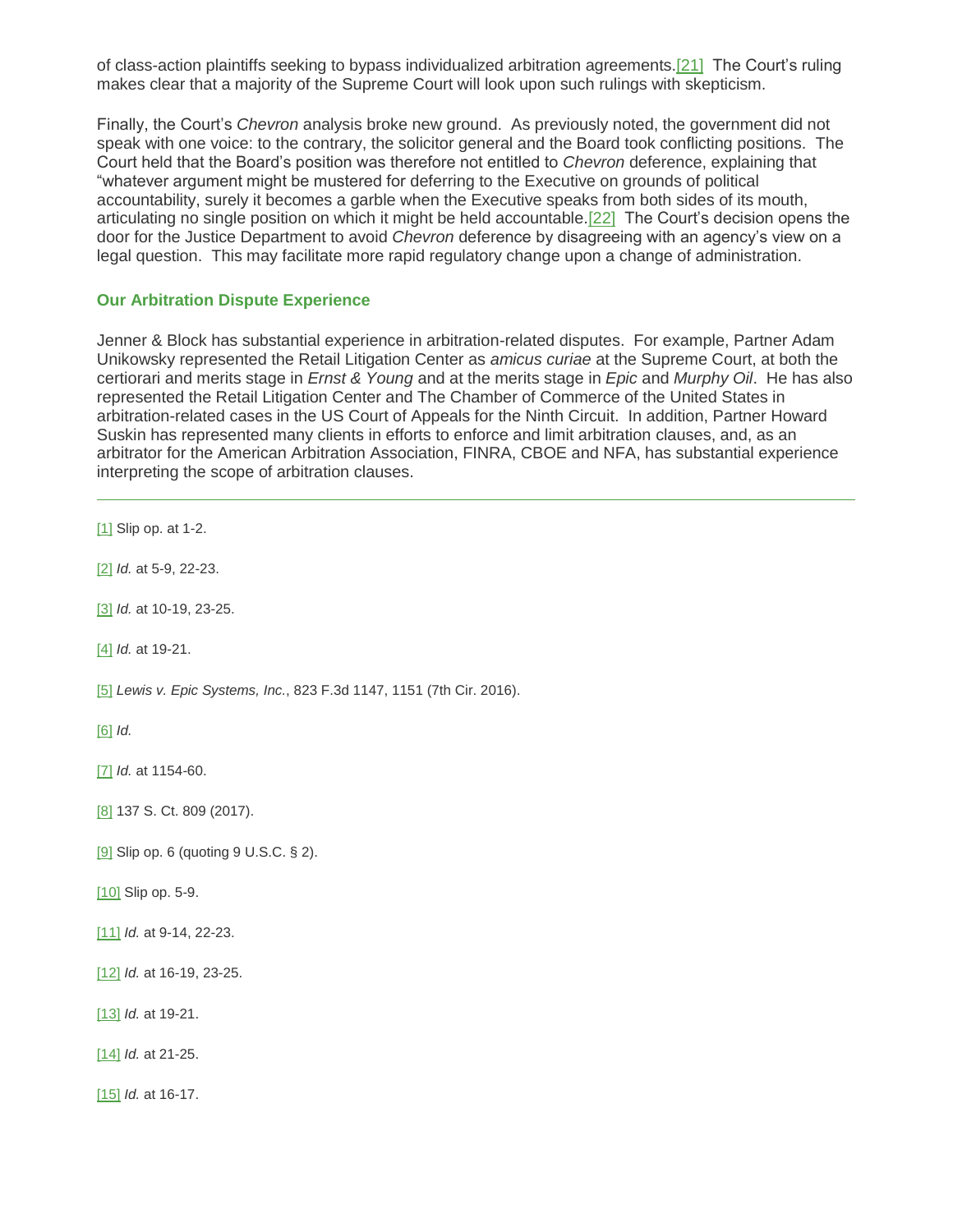[\[16\]](file:///C:/Users/digiovjl/AppData/Local/Microsoft/Windows/Temporary%20Internet%20Files/Content.Outlook/SF5BYTXX/CHICAGO-n2623156-v4%20(COPY)%20Client%20Alert%20-%20Epic.docx%23_ftnref16) *Id.* at 6-7 (citing *Kindred Nursing Centers L. P. v. Clark*, 137 S. Ct. 1421 (2017)); *see also id.* at 22-23 (describing the dissent as "rehashing" some cases that comprise "the mountain of precedent" related to the scope of the FAA).

[\[17\]](file:///C:/Users/digiovjl/AppData/Local/Microsoft/Windows/Temporary%20Internet%20Files/Content.Outlook/SF5BYTXX/CHICAGO-n2623156-v4%20(COPY)%20Client%20Alert%20-%20Epic.docx%23_ftnref17) *Id.* at 18.

[\[18\]](file:///C:/Users/digiovjl/AppData/Local/Microsoft/Windows/Temporary%20Internet%20Files/Content.Outlook/SF5BYTXX/CHICAGO-n2623156-v4%20(COPY)%20Client%20Alert%20-%20Epic.docx%23_ftnref18) *Id.* at 8.

[\[19\]](file:///C:/Users/digiovjl/AppData/Local/Microsoft/Windows/Temporary%20Internet%20Files/Content.Outlook/SF5BYTXX/CHICAGO-n2623156-v4%20(COPY)%20Client%20Alert%20-%20Epic.docx%23_ftnref19) *Id.*

[\[20\]](file:///C:/Users/digiovjl/AppData/Local/Microsoft/Windows/Temporary%20Internet%20Files/Content.Outlook/SF5BYTXX/CHICAGO-n2623156-v4%20(COPY)%20Client%20Alert%20-%20Epic.docx%23_ftnref20) *Id.*

[\[21\]](file:///C:/Users/digiovjl/AppData/Local/Microsoft/Windows/Temporary%20Internet%20Files/Content.Outlook/SF5BYTXX/CHICAGO-n2623156-v4%20(COPY)%20Client%20Alert%20-%20Epic.docx%23_ftnref21) *See New Prime, Inc. v. Oliveira*, No. 17-340; *Lamps Plus Inc. v. Varela*, No. 17-988.

[\[22\]](file:///C:/Users/digiovjl/AppData/Local/Microsoft/Windows/Temporary%20Internet%20Files/Content.Outlook/SF5BYTXX/CHICAGO-n2623156-v4%20(COPY)%20Client%20Alert%20-%20Epic.docx%23_ftnref22) Slip op*.* at 20.

## **Contact Us**



**Adam G. Unikowsky**

[aunikowsky@jenner.com](mailto:aunikowsky@jenner.com) | [Download V-Card](https://jenner.com/people/509/vcard)



**Michael T. Brody**

[mbrody@jenner.com](mailto:mbrody@jenner.com) | [Download V-Card](https://jenner.com/people/88/vcard)



**Carla J. Rozycki**

[crozycki@jenner.com](mailto:crozycki@jenner.com) | [Download V-Card](https://jenner.com/people/376/vcard)



**Howard S. Suskin**

[hsuskin@jenner.com](mailto:hsuskin@jenner.com) | [Download V-Card](https://jenner.com/people/203/vcard)





[ggillett@jenner.com](mailto:ggillett@jenner.com) | [Download V-Card](https://jenner.com/people/1008/vcard)

© 2018 Jenner & Block LLP. Attorney Advertising. Jenner & Block is an Illinois Limited Liability Partnership including professional corporations. This publication is not intended to provide legal advice but to provide information on legal